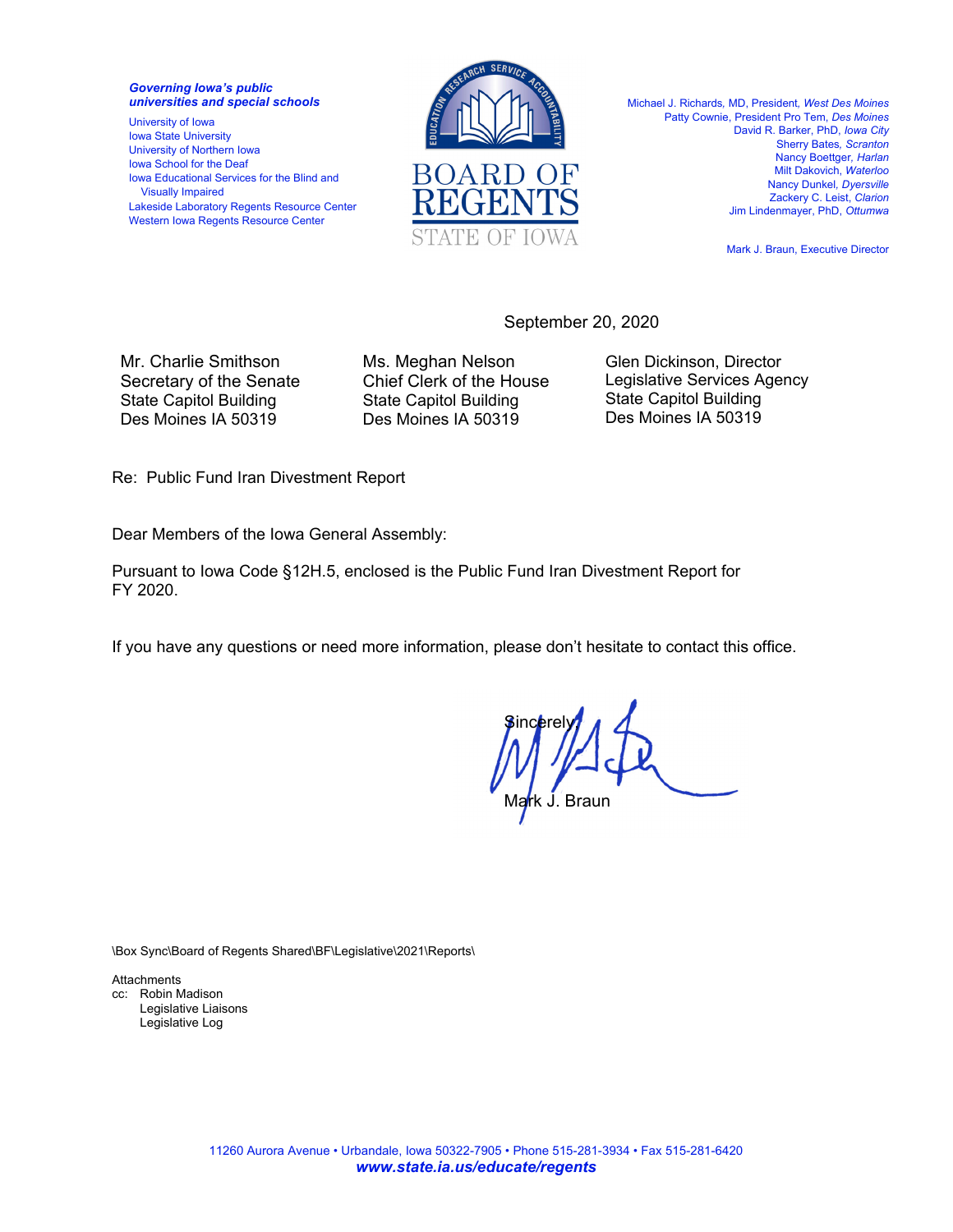| A. Total Universe of IRAN Scrutinized Companies                        |                 |
|------------------------------------------------------------------------|-----------------|
| As of June 30, 2020<br><b>COMPANY</b>                                  | <b>CATEGORY</b> |
| Aban Offshore Limited                                                  | Scrutinized     |
| ABO Wind AG                                                            | Scrutinized     |
| AF Poyry AB                                                            | Scrutinized     |
| Arabian Pipes Co.                                                      | Scrutinized     |
| <b>Bilfinger SE</b>                                                    | Scrutinized     |
| Capital Product Partners LP                                            | Scrutinized     |
| Chadormalu Mining & Industrial Co. (PJS)                               | Scrutinized     |
| China CAMC Engineering Co., Ltd.                                       | Scrutinized     |
| China Nonferrous Metal Industry's Foreign Eng. & Constr.               | Scrutinized     |
| China Oilfield Services Limited                                        | Scrutinized     |
| China Railway Group Limited                                            | Scrutinized     |
| Danieli & C. Officine Meccaniche SpA                                   | Scrutinized     |
| FLSmidth & Co. A/S                                                     | Scrutinized     |
| Gazprom PJSC                                                           | Scrutinized     |
| HYUNDAI Corp.                                                          | Scrutinized     |
| HYUNDAI ENGINEERING & CONSTRUCTION CO., LTD.                           | Scrutinized     |
| Hyundai Mobis Co., Ltd.                                                | Scrutinized     |
| Hyundai Motor Co., Ltd.                                                | Scrutinized     |
| INPEX Corp.                                                            | Scrutinized     |
| Japan Petroleum Exploration Co., Ltd.                                  | Scrutinized     |
| Kangwon Co., Ltd.                                                      | Scrutinized     |
| Korea Electric Power Corp.                                             | Scrutinized     |
| Korea Gas Corp.                                                        | Scrutinized     |
| <b>MAN SE</b>                                                          | Scrutinized     |
| Mitsubishi Materials Corp.                                             | Scrutinized     |
| Motor Sich JSC                                                         | Scrutinized     |
|                                                                        | Scrutinized     |
| Norinco International Cooperation Ltd.<br>Oil & Natural Gas Corp. Ltd. | Scrutinized     |
| Oil India Limited                                                      | Scrutinized     |
|                                                                        | Scrutinized     |
| Porsche Automobil Holding SE                                           | Scrutinized     |
| POSCO                                                                  |                 |
| POSCO INTERNATIONAL Corp.                                              | Scrutinized     |
| Power Construction Corporation of China, Ltd.                          | Scrutinized     |
| Siemens AG                                                             | Scrutinized     |
| SINOPEC Engineering (Group) Co., Ltd.                                  | Scrutinized     |
| <b>Tatneft PJSC</b>                                                    | Scrutinized     |
| The Shipping Corp. of India Ltd.                                       | Scrutinized     |
| United Aircraft Corp. PJSC                                             | Scrutinized     |
| Volkswagen AG                                                          | Scrutinized     |

**Added**

**Deleted**<br>Gruppo Waste Italia SpA<br>Japan Drilling Co., Ltd.<br>Sk Holdings Co. Ltd<br>Zio Podolsk Machinery Plant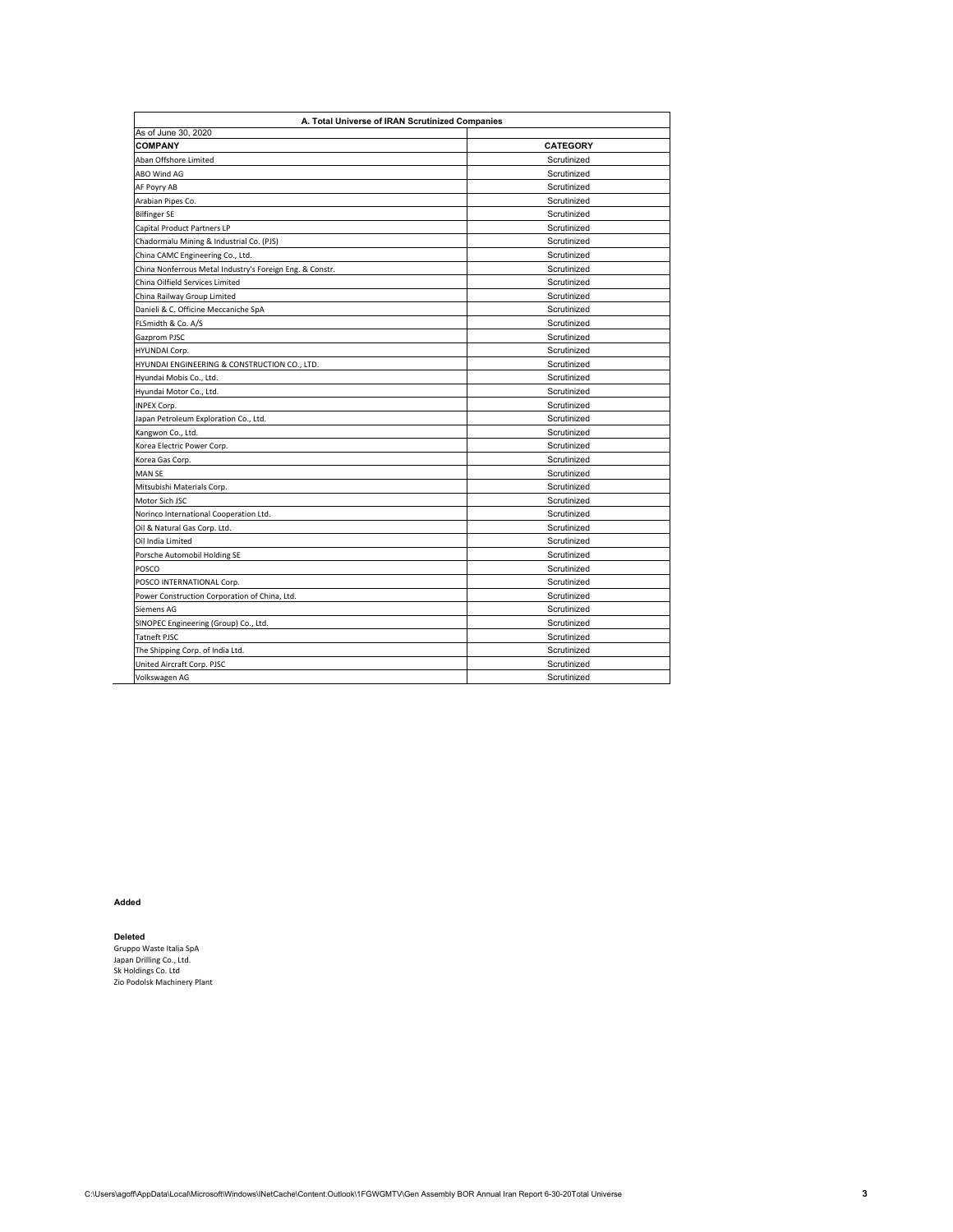## **B. Summary of all written notices**

**Each Quarter** Board of Regents notified Regent institutions of Iran Divestment Task Force document valid for the quarter ended that lists scrutinized companies. Institutions asked to identify any of these companies within their investment holdings. Institutions responded.

## **The following chart summarizes the number of companies contacted in fiscal year 2020 pursuant of chapter 12F**

| <b>Time Period</b> | Number |
|--------------------|--------|
| September 30, 2019 | ΑII    |
| December 31, 2019  |        |
| March 31, 2019     |        |
| June 30, 2019      |        |

**October 1, 2019** File annual report

Post notice on Regents website that Iran Divestment annual report has been filed and is available upon request.

### **List of Board of Regents "Scrutinized Companies"**

**As of June 30, 2020**

| Company                                       | <b>Letters Mailed</b> | Category         | <b>Direct Holding</b> | Indirect<br>Holding |
|-----------------------------------------------|-----------------------|------------------|-----------------------|---------------------|
| Annual Letter to all Scrutinized<br>Companies | 1st Qtr               | Highest Offender |                       | X                   |
|                                               |                       |                  |                       |                     |
| AF Poyry AB                                   | 2nd Qtr               | Highest Offender |                       | X                   |
|                                               |                       |                  |                       |                     |
|                                               |                       |                  |                       |                     |
|                                               |                       |                  |                       |                     |
|                                               |                       |                  |                       |                     |
|                                               |                       |                  |                       |                     |
|                                               |                       |                  |                       |                     |
|                                               |                       |                  |                       |                     |
|                                               |                       |                  |                       |                     |
|                                               |                       |                  |                       |                     |
|                                               |                       |                  |                       |                     |
|                                               |                       |                  |                       |                     |
|                                               |                       |                  |                       |                     |
|                                               |                       |                  |                       |                     |
|                                               |                       |                  |                       |                     |
|                                               |                       |                  |                       |                     |
|                                               |                       |                  |                       |                     |
|                                               |                       |                  |                       |                     |
|                                               |                       |                  |                       |                     |
|                                               |                       |                  |                       |                     |
|                                               |                       |                  |                       |                     |
|                                               |                       |                  |                       |                     |

Companies deemed "Inactive" by the Iran Divestment Task Force are not subject to divestment. Letters are sent annually.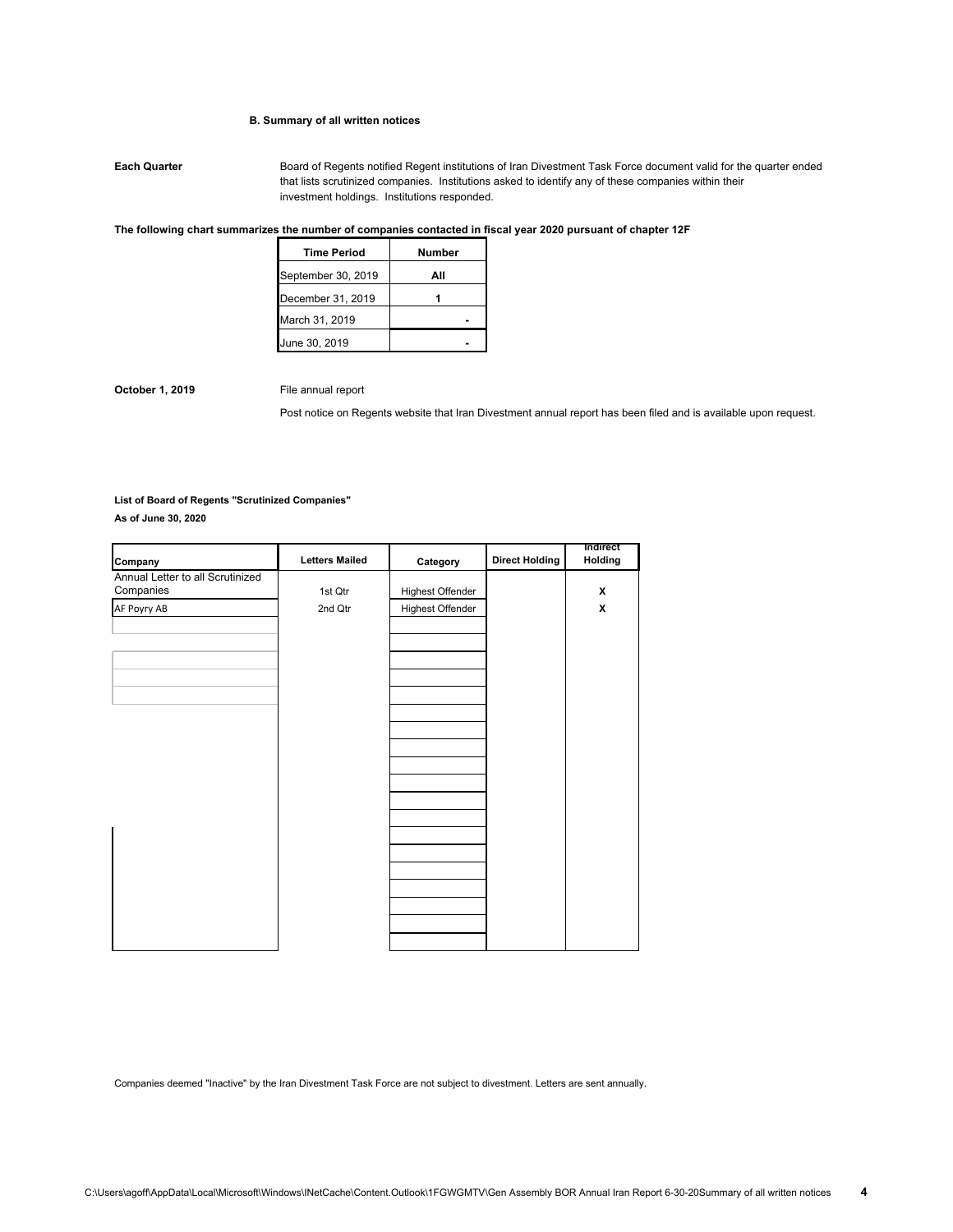# **C. Total Positions Divested**

| Company | <b>Security</b> | Manager                    | Category | <b>Active/Inactive</b>                                | <b>Shares</b> | <b>Book Cost</b> | <b>Principal Rec'd</b> | Gain/Loss                |
|---------|-----------------|----------------------------|----------|-------------------------------------------------------|---------------|------------------|------------------------|--------------------------|
|         |                 |                            |          |                                                       |               |                  |                        | $\overline{\phantom{a}}$ |
|         |                 |                            |          |                                                       |               |                  |                        | $\overline{\phantom{a}}$ |
|         |                 | Average Cost of the shares |          |                                                       |               | ۰                |                        |                          |
|         |                 | <b>Proceeds</b>            |          |                                                       |               |                  | ۰                      |                          |
|         |                 |                            |          | Difference between Cost of shares and Sale of shares: |               |                  |                        |                          |
|         |                 |                            |          |                                                       |               |                  |                        |                          |

**No funds required divestment**